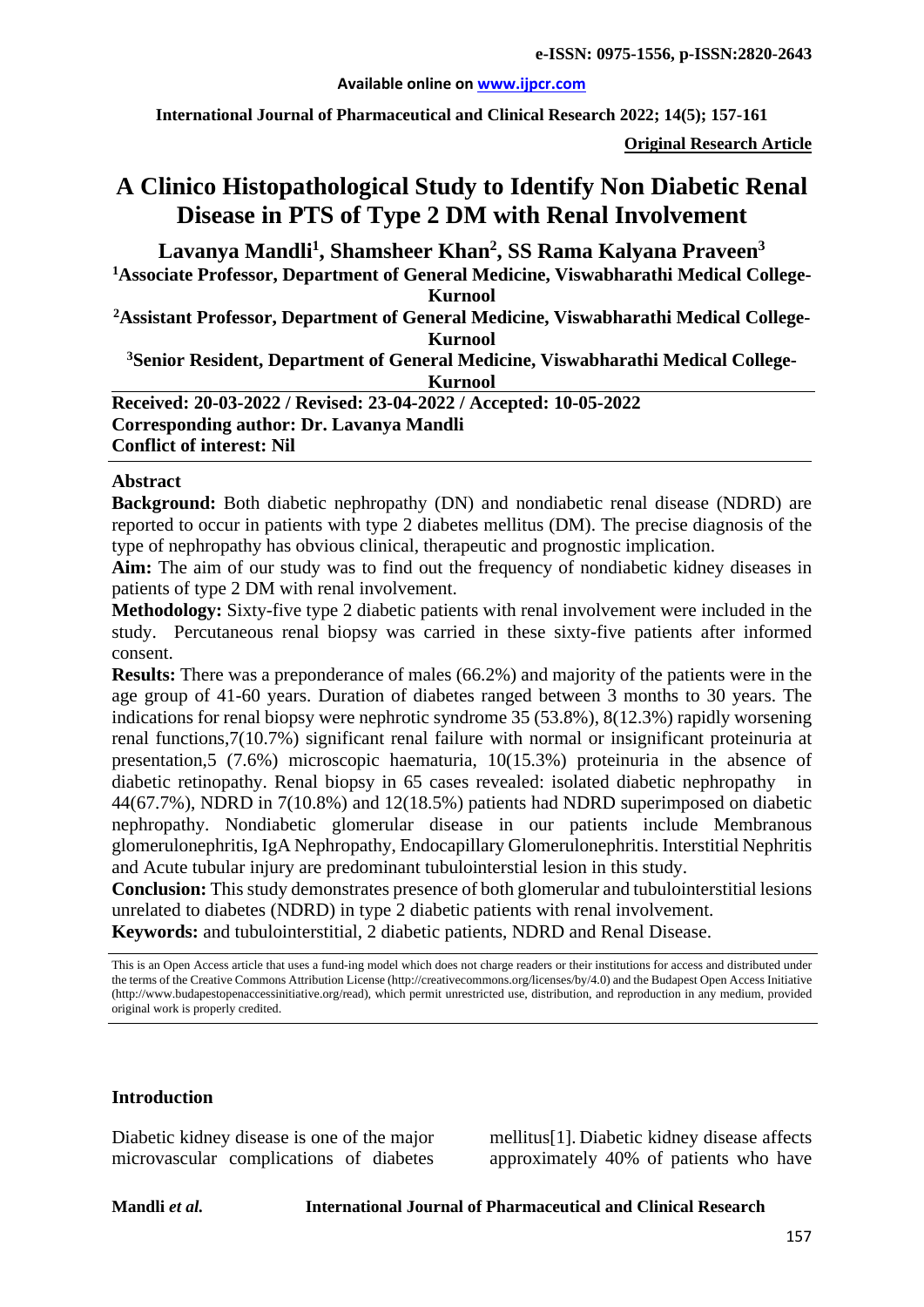had diabetes for more than 20years and contributing to substantial proportion of patients entering in to end stage renal failure. But diabetic patients are not immune to the renal disease other than diabetic nephropathy[1]. Instead, it may be possible that the abnormal diabetic kidney is more susceptible to different type of glomerulonephritis[1]. Renal disease other than diabetic nephropathy (nondiabetic renal disease) can occur in type 1 and type 2 diabetic patients[1]. A wide spectrum of<br>nondiabetic renal disease (NDRD) nondiabetic renal disease including both glomerular and tubulointerstitial lesions are reported in patients with type 2 DM and their precise diagnosis requires histological examination[2]. The exact incidence of such NDKD is not known.<sup>1</sup>The reported incidence of NDRD ranged from 23-54% in proteinuric type 2 DM patients[1]. Biopsy studies suggest that 25-50% of patient with type 2 diabetes has glomerular lesions unrelated to or in addition to diabetic nephropathy[1]. This wide variation in incidence of NDRD may be related to selection bias and variability in biopsy criteria for the diagnosis of nondiabetic nephropathy<sup>3</sup>.Our knowledge for clinical development and morphological basis for diabetic renal disease has augmented tremendously during the last half century[4] and during the last decade we have been able to identify at least some elements of its pathogenesis. Correct diagnosis is important for the patient since prognosis and treatment may vary according to the underlying cause[4]. If a patient suffering from DM develops clinical nephropathy (proteinuria) this may be due to following reasons[5].

a. Diabetic nephropathy

b. Non-diabetic renal disease superimposed on diabetic nephropathy.

- c. Non-diabetic renal disease alone.
- d. Normal renal structure.

A renal biopsy studied by light microscopy and immune fluoroscence may provide the key to correct diagnosis.<sup>5</sup>Thus renal biopsy in diabetic patients may prove to be helpful in identifying an underlying NDRD for better management. The current study was done to identify the occurrence of NDRD in diabetic patients.

**Objective**: To find out the frequency of non diabetic renal disease in patients of type 2 DM with renal involvement.

## **Methods:**

Patients admitted to inpatient department of General Medicine and Nephrology,Viswabharathi Medical college,India during study period (Sep 2019 to April 2022)fulfilling the inclusion and exclusion criteria have been enrolled.

## **Inclusion Criteria:**

- 1. Type 2DM with impaired renal functions
- 2. proteinuria>300mg/day
- 3. microscopic haematuria
- 4.Casts in urine

Type 2 DM with any one of the above criteria is included in study.

## **Exclusion criteria:**

1.Type 1 DM

2.Bilateral shrunken kidneys

The present study involved a total of 65 patients according to the inclusion and exclusion criteria.

Data for the proposed study was collected in a pre-tested proforma which included various parameters like age, sex, detailed history, hematological and biochemical parameters. The patients were investigated further according to protocol to evaluate the frequency of non diabetic kidney disease in type 2 DM patients with renal involvement.

**Cases** were selected from patients diagnosed to have type 2DM with renal involvement in the form of persistent proteinuria>300 mg/24 hrs, urinary sediment abnormalities in the form of haematuria, red cell casts, leukocyturia, acute nephritic syndrome and renal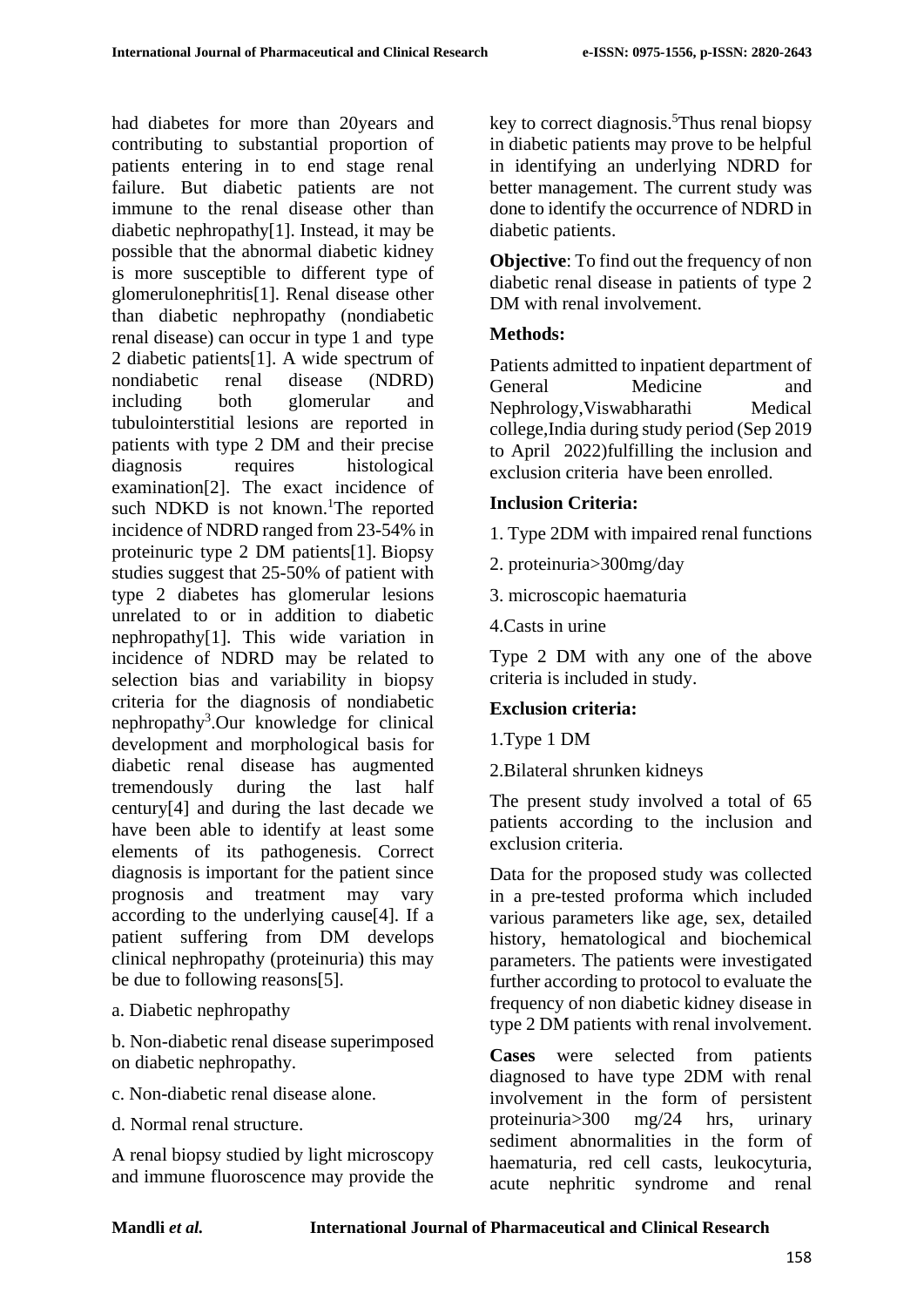insufficiency upon admission to the Department of Medicine and Nephrology.

The following data was recorded, and definitions used:

Age, age at onset and duration of diabetes, sex, serum creatinine,24hr urinary excretion of protein, the presence or absence of retinopathy, hypertension.

Data from urinalysis included notation of haematuria, pyuria, red cell casts.

## **Renal Insufficiency:** GFR<90ml/min/1.73m<sup>2</sup>.

**Nephrotic proteinuria:** at least 3.5 gm proteinuria in 24hours.

**Retinopathy:** presence of background retinopathy (microaneurysm, haemorrhage, soft and /or hard exudates) whether or not proliferative retinopathy had also developed.

**Hypertension:** A supine systolic pressure>130 mm of Hg, diastolic pressure>80 mm of Hg.

**Proteinuria:** A positive examination by dipstick on urinalysis (>30 mg/dl).

**Haematuria:** >3 red cells per high power field.

**Pyuria:** >5 white blood cells per high power field.

Ultrasound evaluation of kidney was done in all patients.

**Renal biopsy:** Biopsy indications were the presence of Nephrotic syndrome, microscopic haematuria, proteinuria without retinopathy or unexplained rapid worsening of renal function. All patients underwent ultrasound-guided renal biopsy using a gauge 16 coaxial quick-core biopsy set. Written consent was obtained from each patient prior to the procedure. Each kidney biopsy was prepared by cutting paraffin blocks at 3 um sections and staining 2 slides with periodic acid schiff, 2 slides for hematoxylin and eosin, 1 slide for Jones Methenamine sliver and one slide for trichrome. Immunoperoxidase staining was also performed routinely on all slides for IgG, IgA, IgM and C3.

# **Statistical Method**

This is a descriptive and explorative study. The data in the proformas of all the 65 patients enrolled in the study was entered into the SPSS software. Categorical variables in the study were compared using Chi square test. P value of  $< 0.05$  was considered to be significant.

# **Results:**

There was a preponderance of males 66.2% and majority of the patients were in the age group of 41-60 years. Duration of diabetes ranged between 3 months to 30 years. The indications for renal biopsy were nephrotic syndrome 35 (53.8%), 8(12.3%) rapidly worsening renal functions,  $7(10.7%)$ significant renal failure with normal or insignificant proteinuria at presentation, 5 (7.6%) microscopichaematuria,10(15.3%) proteinuria in the absence of diabetic retinopathy. Renal biopsy in 65 cases revealed (Table 2): isolated diabetic nephropathy in 44(67.7%), NDRD in 7(10.8%) and 12(18.5%) patients had NDRD superimposed on diabetic nephropathy. Nondiabetic glomerular disease in our patients include (Table 3) Membranous glomerulonephritis, IgA Nephropathy, Endocapillary Glomerulonephritis. Interstitial Nephritis and Acute tubular injury are predominant tubulointerstial lesion in this study.

**Table 1:**

| $\sim$ $\sim$ $\sim$ $\sim$ $\sim$                 |           |         |
|----------------------------------------------------|-----------|---------|
| Indications for renal biopsy                       | Frequency | percent |
| Nephrotic syndrome                                 | 35        | 53.8    |
| Rapidly worsening renal parameters                 |           | 12.3    |
| Significant renal failure                          |           | 10.7    |
| Proteinuria in the absence of diabetic retinopathy | 10        | 153     |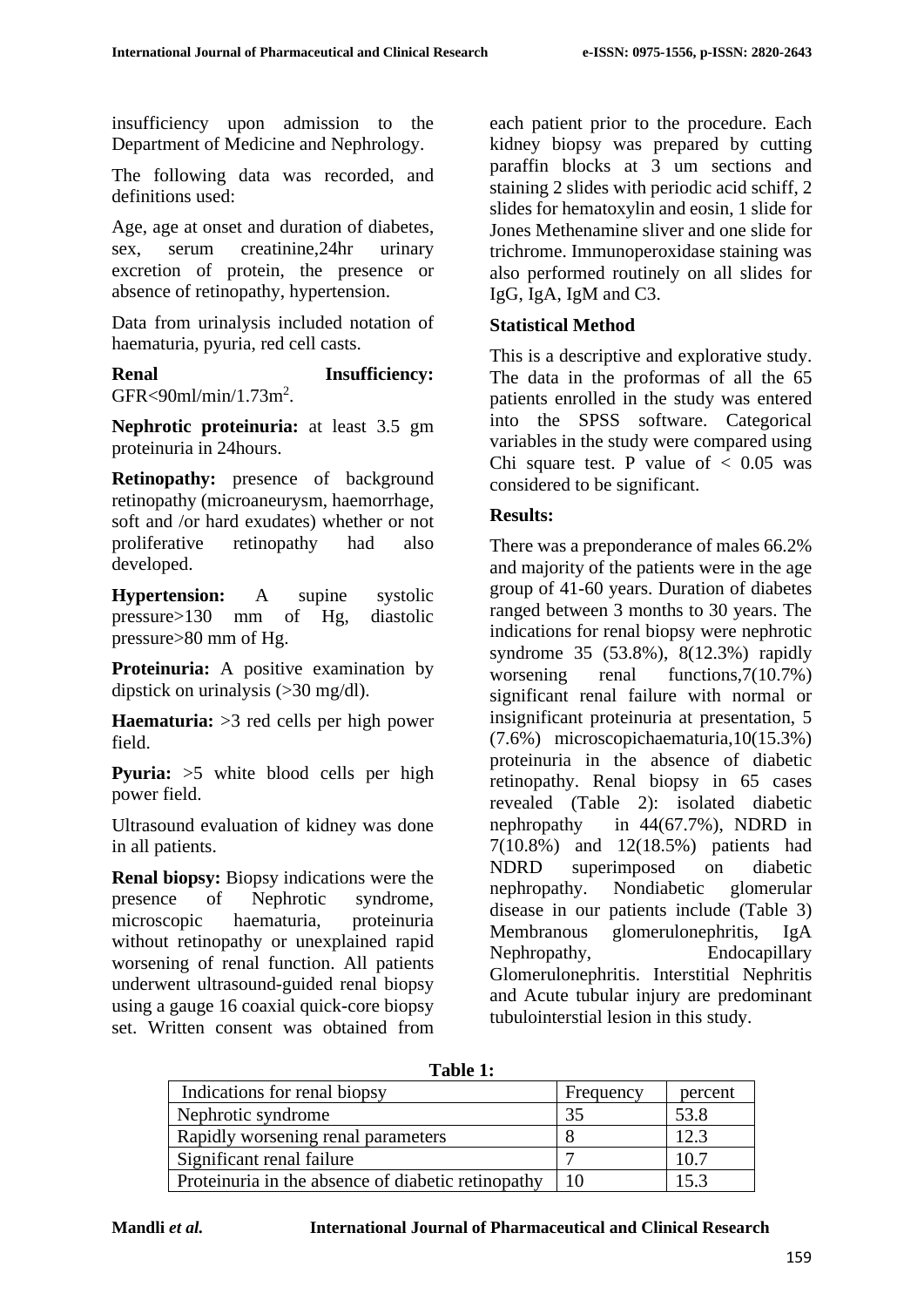| Microscopic haematuria                                |                | 7.6        |  |  |
|-------------------------------------------------------|----------------|------------|--|--|
| Total                                                 | 65             | 100.0      |  |  |
| Table 2: spectrum of NDRD in type 2 diabetes $(n=19)$ |                |            |  |  |
| Lesions                                               | Number         | Percentage |  |  |
| IN superimposed on DN                                 | 6              | 31.55%     |  |  |
| Isolated primary Glomerulonephritis                   | $\overline{4}$ | 21.05%     |  |  |
| ATI and IN superimposed on DN                         | 4              | 21.05%     |  |  |
| IN                                                    | $\mathcal{D}$  | 10.5%      |  |  |
| Endocapillary GN and ATI superimposed on DN           |                | 5.2%       |  |  |
| Membranous GN superimposed on DN                      |                | 5.2%       |  |  |
| $IgA+IN$                                              |                | 5.2%       |  |  |

| IgA Nephropathy         | 28.5% |
|-------------------------|-------|
| <b>Endocapillary GN</b> | 14.2% |
| $DN$ + Endocapillary GN | 14.2% |
| $DN + MGN$              | 14.2% |
| <b>MGN</b>              | 28.5% |

## **Discussion:**

The exact incidence of NDKD is not known in type 2diabetic patients[6]. However, reported incidence of NDKD ranged from 23-54.3%[6]. Biopsy studies suggests that 25-50% of patients with type 2 diabetes have a glomerular lesions unrelated to or in addition to diabetic nephropathy[6]. Histopathological examination of renal tissue revealed a wide spectrum of renal lesion including both diabetic and nondiabetic nephropathy in present study. We observed DN in 56(86.15%) patients of this isolated DN 44(67.7%) and 12 (18.5%) patients had NDRD superimposed on DN. In this study the frequency of non-diabetic kidney disease is 29.3% in type 2 diabetic patients. In a study done by **Amoah E, Lipkin Gw, Chihara J, Taft JL,** the prevalence of non-diabetic kidney diseases in proteinuric type 2 DM was approximately 30%[7]. Thus, our observation was similar to above studies.

A wide spectrum of non-diabetic renal disease both glomerular and tubulointerstitial were found in present study. Interstitial nephritis was superimposed on diabetic nephropathy in 6(31.55%) of patients, isolated primary

glomerulonephritis was present in 4(21.05%) patients, Acute tubular injury and Interstitial Nephritis superimposed on DN in 4(21.05%), Interstitial nephritis in 2(10.5%) of patients. Different types of non-diabetic glomerulonephritis superimposed on diabetic nephropathy have been reported in literature[9].The various types of non-diabetic glomerular lesions observed in present study are: Membranous glomerulonephritis, Endocapillary proliferative glomerulonephritis and IgA Nephropathy. On review of literatures, similarly wide spectrum of non-diabetic glomerular diseases have been documented in type 2 diabetics[8]. Membranous GN was the most common non diabetic glomerular disease in type 2 proteinuricdiabetic patients[6]. Isolated idiopathic membranous nephropathy without diabetic glomerulosclerosis was reported in two proteinuric type 2 diabetic patients in a recent study.<sup>9</sup> In our study three $(4.6\%)$ patients were found to have membranous nephropathy, two had isolated membranous nephropathy and another had membranous nephropathy superimposed on diabetic nephropathy. The most encountered NDRD in a recent Saudi